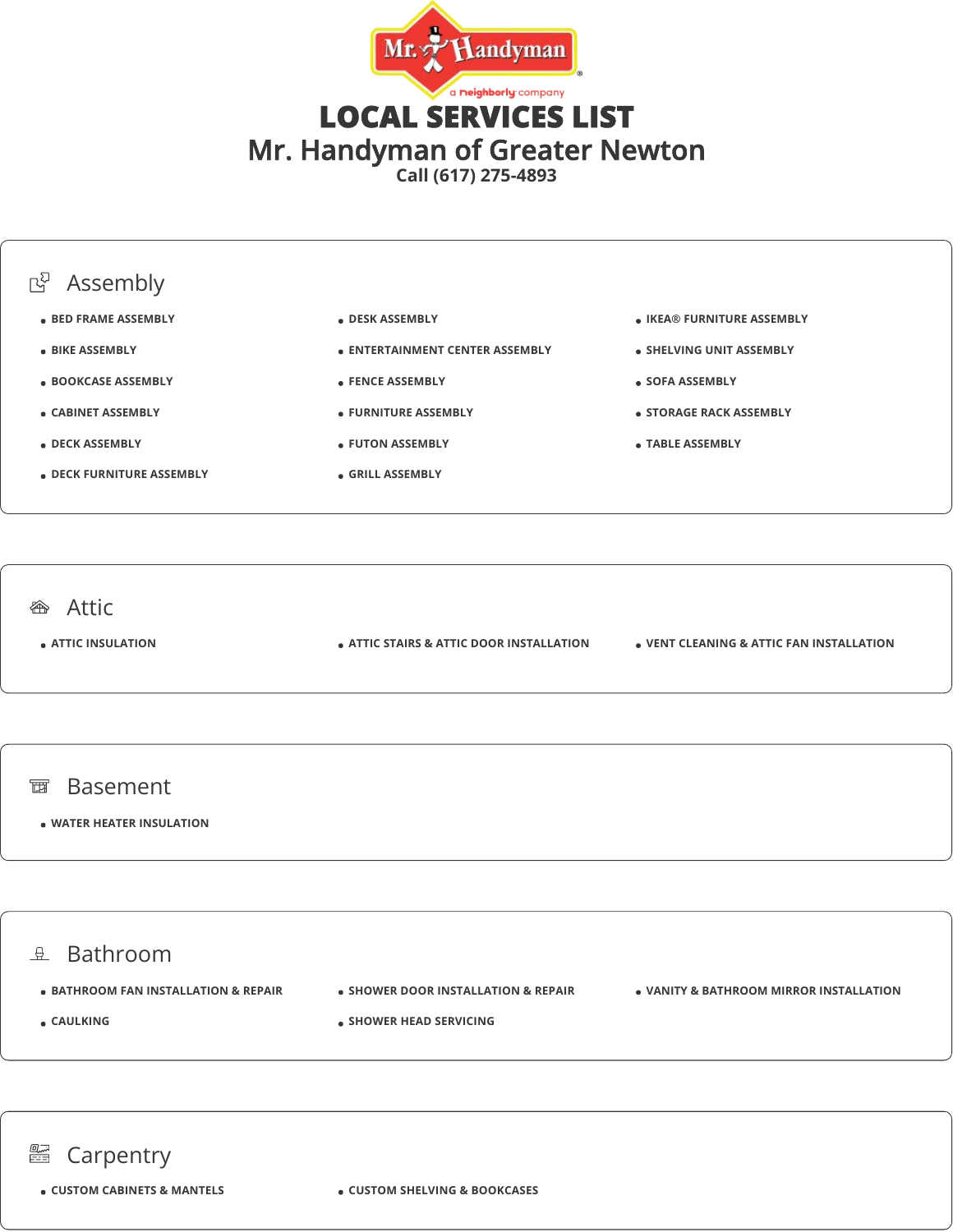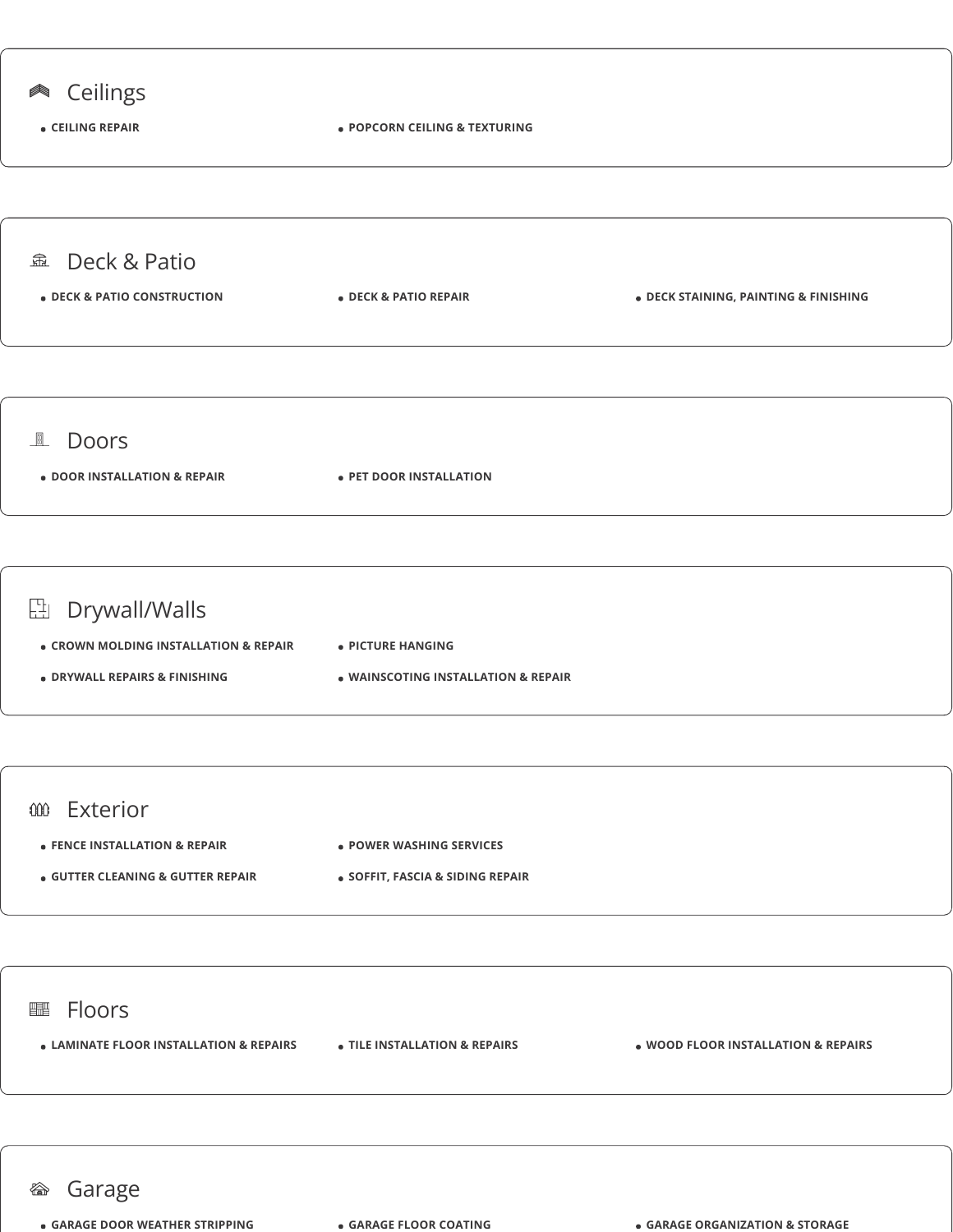

## **不** Plumbing

**SINK INSTALLATION & REPAIR**